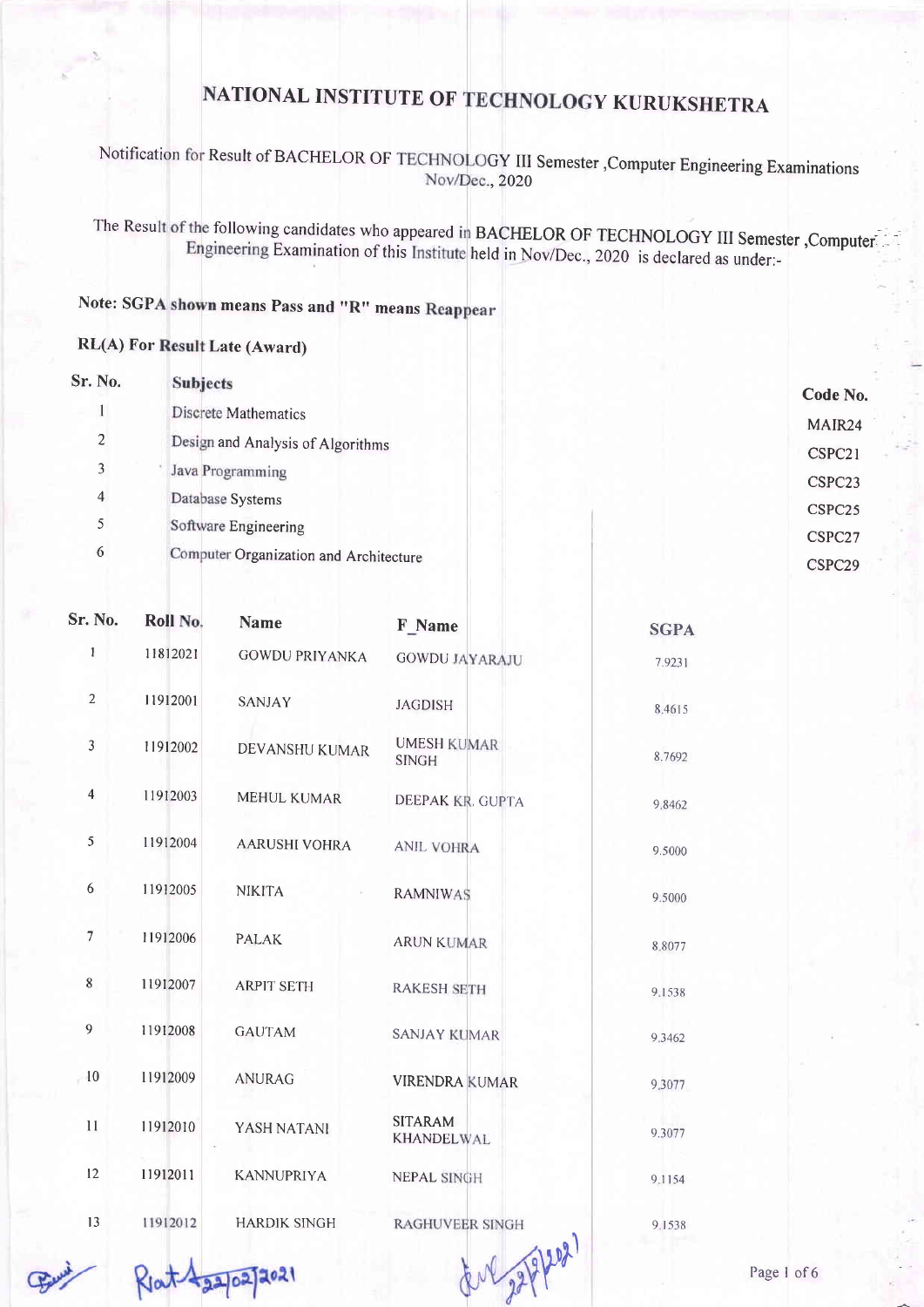### Notification for Result of BACHELOR OF TECHNOLOGY III Semester ,Computer Engineering Examinations Nov/Dec., 2020

| 14 | 11912014 | <b>KUMUD SHANDILYA</b>             | PARVEEN SHARMA                            | 9.6923                                                                                                                         |
|----|----------|------------------------------------|-------------------------------------------|--------------------------------------------------------------------------------------------------------------------------------|
| 15 | 11912015 | <b>ADITYA GOYAL</b>                | <b>DEEPAK KUMAR</b><br><b>GOYAL</b>       | 9.1154                                                                                                                         |
| 16 | 11912016 | RAGHAV AGARWAL                     | RAJESH AGARWAL                            | 9.3077                                                                                                                         |
| 17 | 11912017 | RAHUL                              | <b>BIRENDER KUMAR</b>                     | 9.0000                                                                                                                         |
| 18 | 11912018 | <b>RAHUL</b>                       | <b>SUNDER PAL</b>                         | Re. MAIR24(Int + End), CSPC21(Int + End),<br>$CSPC23(int + End), CSPC25(int + End),$<br>$CSPC27(int + End), CSPC29(int + End)$ |
| 19 | 11912019 | RONIT KUMAR SINGH                  | YATINDRA KUMAR<br><b>VARUN</b>            | 9 1923                                                                                                                         |
| 20 | 11912020 | <b>AKSHAT KUMAR</b>                | <b>RAKESH KUMAR</b>                       | 9.5000                                                                                                                         |
| 21 | 11912021 | <b>HARSH YADAV</b>                 | SUNDER SINGH                              | 9.1538                                                                                                                         |
| 22 | 11912022 | <b>ABHINAY KUMAR</b>               | <b>SHYAM KISHOR</b><br><b>SHARMA</b>      | 9.5000                                                                                                                         |
| 23 | 11912023 | NIKHIL SINGH<br><b>SHEKHAWAT</b>   | <b>SURENDRA SINGH</b><br><b>SHEKHAVAT</b> | 9.5000                                                                                                                         |
| 24 | 11912024 | <b>NEETI SAHARAN</b>               | <b>B.S. SAHARAN</b>                       | 9.5000                                                                                                                         |
| 25 | 11912025 | <b>ARGHYADEEP</b><br><b>MANDAL</b> | <b>ANUP KUMAR</b><br><b>MANDAL</b>        | 9.3077                                                                                                                         |
| 26 | 11912026 | <b>RENU</b>                        | <b>NARENDER</b>                           | 9.4615                                                                                                                         |
| 27 | 11912027 | <b>TUSHAR GUPTA</b>                | <b>SHARAD GUPTA</b>                       | 9.1538                                                                                                                         |
| 28 | 11912028 | DEEPANSHU PHOGAT                   | <b>SUKRAM PAL</b><br>PHOGAT               | 9.5000                                                                                                                         |
| 29 | 11912030 | <b>HARGUN</b>                      | DAVINDER SINGH                            | 9.3462                                                                                                                         |
| 30 | 11912031 | <b>PRANEET</b>                     | SHATRUGHAN                                | 9.3077                                                                                                                         |
| 31 | 11912032 | KUSHAGRA GOENKA                    | PRAVEEN KUMAR<br><b>GUPTA</b>             | 9.6923                                                                                                                         |
| 32 | 11912033 | <b>ANOOP</b>                       | <b>AJIT SINGH</b>                         | 8.6154                                                                                                                         |
| 33 | 11912034 | <b>HEMANSHU KUMAR</b>              | ANIL KUMAR GOYAL                          | 9,0000                                                                                                                         |
| 34 | 11912035 | <b>SAHIL SINGLA</b>                | <b>SANJAY KUMAR</b>                       | 9,0000                                                                                                                         |

agan<sup>y</sup> R  $202$ 

for 22/2/24)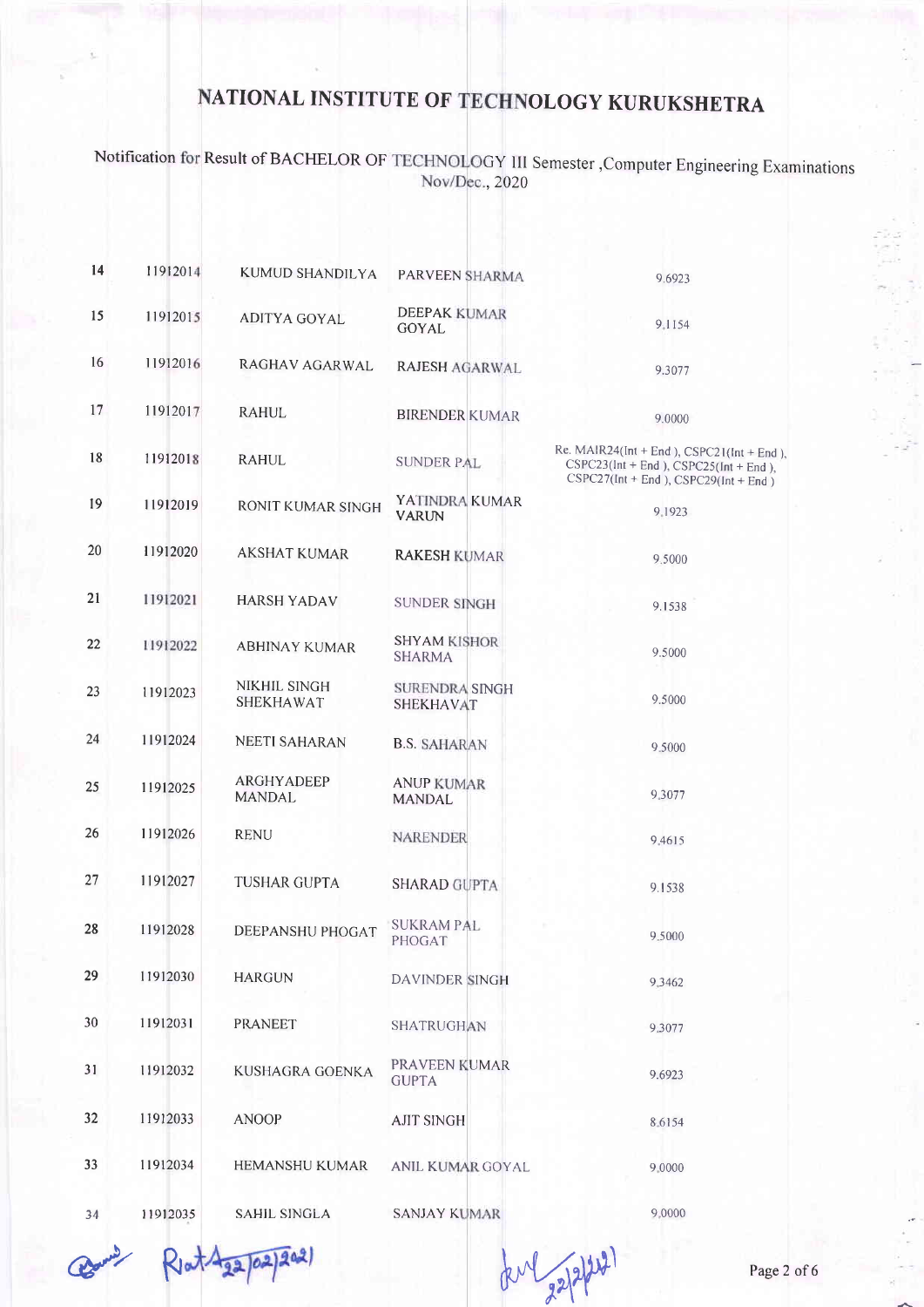# Notification for Result of BACHELOR OF TECHNOLOGY III Semester , Computer Engineering Examinations<br>Nov/Dec., 2020

| 35 | 11912036 | <b>GOURAV SAINI</b>     | <b>RAMESH KUMAR</b><br><b>SAINI</b>     | 8.4615 |
|----|----------|-------------------------|-----------------------------------------|--------|
| 36 | 11912037 | <b>KARAN</b>            | <b>RAMESH KUMAR</b>                     | 9.3077 |
| 37 | 11912038 | VISHWAS CHAUDHARY       | <b>DILEEP KUMAR</b><br>CHAUDHARY        | 9.5000 |
| 38 | 11912039 | SOURAV SAINI            | <b>CHANDER PARKASH</b>                  | 8.9615 |
| 39 | 11912040 | GAURAV                  | <b>RAMKISHAN</b>                        | 8.9615 |
| 40 | 11912041 | <b>ISHANT GOYAL</b>     | <b>SANJEEV KUMAR</b>                    | 9.1538 |
| 41 | 11912042 | NARENDRA SHARMA         | <b>JAGDISH PRASHAD</b><br><b>SHARMA</b> | 8.8077 |
| 42 | 11912043 | <b>SATYAM PAREEK</b>    | PRABHU DAYAL<br>TIWARI                  | 9.3077 |
| 43 | 11912044 | <b>ANJALI</b>           | <b>SANJEEV KUMAR</b>                    | 9.4615 |
| 44 | 11912045 | <b>PRANEET BRAR</b>     | <b>GURDIYAL SINGH</b>                   | 9.1154 |
| 45 | 11912046 | <b>ANJALI SEWANI</b>    | <b>VINOD SEWANI</b>                     | 9,3462 |
| 46 | 11912047 | <b>AMISHA CHHOKER</b>   | <b>NARESH KUMAR</b>                     | 9.1538 |
| 47 | 11912048 | NIKHIL SONKAR           | <b>SURENDRA SONKAR</b>                  | 9.3077 |
| 48 | 11912049 | <b>TUSHAR</b>           | SANDEEP GINOTRA                         | 8.8077 |
| 49 | 11912050 | <b>RAKESH RANJAN</b>    | <b>ANIL MISTRI</b>                      | 8.6538 |
| 50 | 11912051 | <b>SHASHANK GOEL</b>    | MUKESH CHAND<br><b>GOEL</b>             | 9.8462 |
| 51 | 11912052 | HARSHIT SHARMA          | YOGENDRA KUMAR<br><b>SHARMA</b>         | 9.6538 |
| 52 | 11912053 | <b>MAYANK YADAV</b>     | <b>VIKRAM SINGH</b>                     | 9.8462 |
| 53 | 11912054 | <b>PANKAJ</b>           | <b>ASHOK</b>                            | 9.1538 |
| 54 | 11912055 | LOVEPREET SINGH         | <b>HARBHAJAN SINGH</b>                  | 8.8462 |
| 55 | 11912056 | <b>VISHAL PRAJAPATI</b> | <b>GAURI SHANKER</b><br>PRAJAPATI       | 9.3077 |

Ret 122/02/2021

tenl 22/2/2121

Page 3 of 6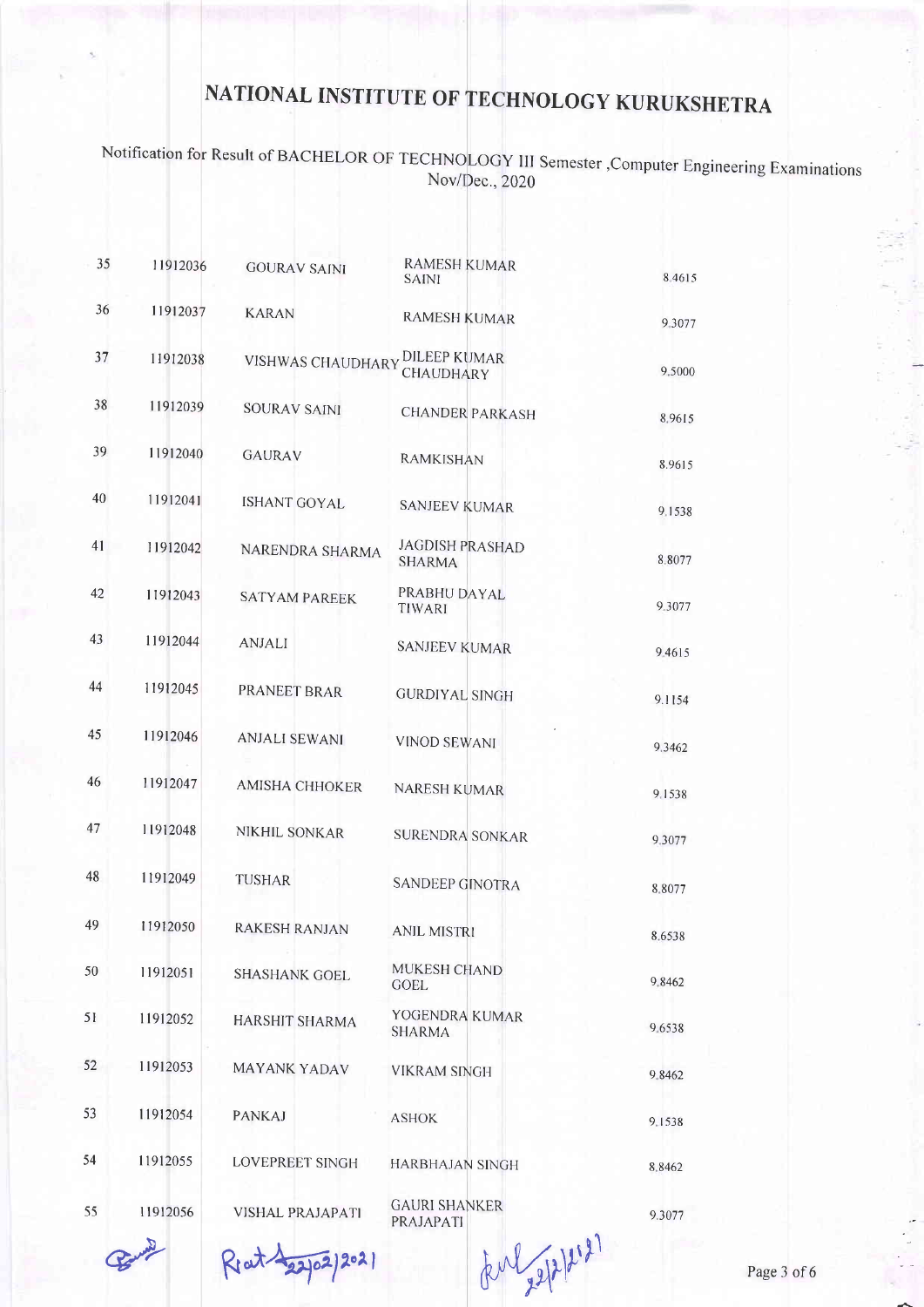### Notification for Result of BACHELOR OF TECHNOLOGY III Semester , Computer Engineering Examinations Nov/Dec., 2020

| 56 | 11912057 | <b>ISHAN</b>                          | <b>DEVKI NANDAN</b><br><b>VERMA</b>  | 8.7692 |
|----|----------|---------------------------------------|--------------------------------------|--------|
| 57 | 11912058 | YOGESH                                | <b>YADVENDER</b>                     | 9.5000 |
| 58 | 11912059 | NAMAN SHARMA                          | <b>ANIL KUMAR</b><br><b>SHARMA</b>   | 8.8846 |
| 59 | 11912060 | <b>PARDEEP</b>                        | <b>NARESH KUMAR</b>                  | 7.7692 |
| 60 | 11912061 | <b>VEDANT SINGH</b><br><b>RATHORE</b> | <b>SUMAN SINGH</b><br><b>RATHORE</b> | 9.1538 |
| 61 | 11912062 | <b>RATHOD VISHNU</b>                  | <b>RATHOD SURESH</b>                 | 8,5000 |
| 62 | 11912063 | <b>SARTHAK SOOD</b>                   | <b>RAJEEV SOOD</b>                   | 8.9615 |
| 63 | 11912065 | <b>SUMIT</b>                          | <b>LAKHMI CHAND</b>                  | 9.1923 |
| 64 | 11912066 | NITISH GARG                           | <b>SUNIL GARG</b>                    | 9.5385 |
| 65 | 11912068 | <b>ROHIT</b>                          | <b>BABU N. ASTURE</b>                | 9.6538 |
| 66 | 11912069 | <b>VISHAL KUMAR</b>                   | <b>RANJAY KUMAR</b>                  | 8.0000 |
| 67 | 11912070 | DIVYANSH GUMBER                       | <b>GAURAV GUMBER</b>                 | 9.5000 |
| 68 | 11912071 | LINGALA GIRI NANDINI                  | L VENKATESWARA<br><b>RAO</b>         | 9.3077 |
| 69 | 11912072 | <b>SHOBHA</b>                         | <b>DHARAMPAL</b>                     | 9.6538 |
| 70 | 11912073 | <b>ABHINAV</b><br><b>SHRIVASTAVA</b>  | <b>LALIT MOHAN</b>                   | 9.6538 |
| 71 | 11912074 | <b>RAVI SINGH</b>                     | MEJPAL                               | 8.6923 |
| 72 | 11912075 | YOGESH                                | <b>MAHESH KUMAR</b>                  | 9.6538 |
| 73 | 11912076 | <b>SAHIL</b>                          | <b>VIRENDER KUMAR</b>                | 7.2692 |
| 74 | 11912077 | <b>LAKSHAY BANSAL</b>                 | <b>AMIT BANSAL</b>                   | 8.1154 |
| 75 | 11912078 | <b>JYOTI VISHWAKARMA</b>              | DILIP<br>VISHWAKARMA                 | 9,0000 |
| 76 | 11912079 | <b>SHUBHAM SINGH</b><br><b>KUNWAR</b> | <b>B S KUNWAR</b>                    | 8.2692 |

Riat 422/02/2021

forl sepper

Page 4 of 6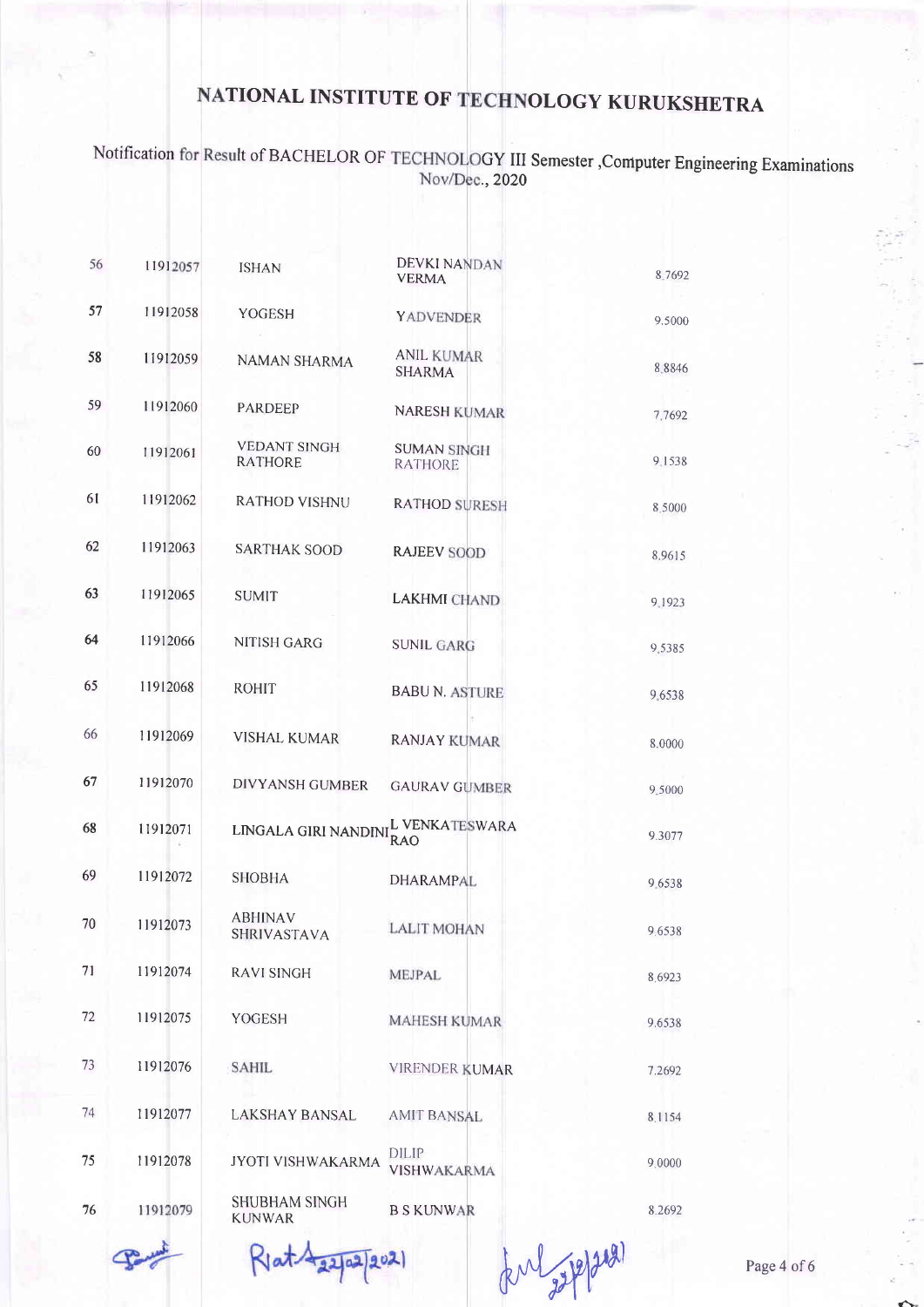## Notification for Result of BACHELOR OF TECHNOLOGY III Semester ,Computer Engineering Examinations Nov/Dec., 2020

| 77 | 11912080 | <b>BIPUL KUMAR</b>                        | <b>YUGAL KISHOR</b><br>YADAV            | 8.5385 |
|----|----------|-------------------------------------------|-----------------------------------------|--------|
| 78 | 11912081 | <b>KUKKALA SUMANTH</b>                    | KUKKALA KANAKA<br><b>CHINTHAIAH</b>     | 9.1538 |
| 79 | 11912082 | <b>ALASYAM SAI TEJA</b>                   | <b>ALASYAM ASHOK</b><br><b>KUMAR</b>    | 8.5000 |
| 80 | 11912083 | <b>ARUN KUMAR</b>                         | <b>DILEEP KUMAR DAS</b>                 | 8.6538 |
| 81 | 11912084 | <b>BHARAT LULLA</b>                       | <b>VASUDEV LULLA</b>                    | 9.3462 |
| 82 | 11912085 | PEEYUSH CHAUDHARY PAPPU SINGH             |                                         | 7.3846 |
| 83 | 11912086 | <b>RAKHI MEENA</b>                        | <b>BIRDI CHAND</b><br><b>MEENA</b>      | 9.5000 |
| 84 | 11912087 | <b>TARUN</b>                              | <b>DHARMENDER</b><br><b>SINGH</b>       | 8.1538 |
| 85 | 11912089 | <b>DEVANG YADAV</b>                       | <b>NARENDRA SINGH</b>                   | 9.5000 |
| 86 | 11912090 | NISHANT SHARMA                            | <b>SHARVAN KUMAR</b>                    | 9.3462 |
| 87 | 11912091 | <b>SUDHIR KUMAR</b>                       | <b>SUBHASH CHANDRA</b><br><b>PRASAD</b> | 7.5385 |
| 88 | 11912092 | <b>CHANPREET SINGH</b>                    | <b>GURMEET SINGH</b>                    | 9.3462 |
| 89 | 11912093 | <b>MANISH KUMAR</b>                       | <b>SACHIDA NAND</b>                     | 9.5000 |
| 90 | 11912094 | <b>MONIKA JANGID</b>                      | <b>RAJESH JANGID</b>                    | 9.3077 |
| 91 | 11912095 | <b>AAKASH YADAV</b>                       | <b>KAMAL KANT</b><br>YADAV              | 9.0385 |
| 92 | 11912096 | NAMAN KUMAR SINGH RAMPAL SINGH            |                                         | 6.6923 |
| 93 | 11912097 | <b>GOURAV DUDANI</b>                      | <b>SANWAR MAL</b><br><b>DUDANI</b>      | 9.3077 |
| 94 | 11912098 | <b>BHUTRA KHUSH</b><br><b>SHYAMSUNDAR</b> | <b>SHYAM SUNDER</b><br><b>BHUTRA</b>    | 8.3462 |
| 95 | 11912099 | <b>CHINTAPALLI</b><br><b>NARENDRA</b>     | <b>CHINTAPALLI</b><br>SRINIVASA RAO     | 8.8077 |
| 96 | 11922001 | PARITOSH SINGH                            | <b>SURENDRA SINGH</b>                   | 9,0000 |
| 97 | 11922002 | <b>TUSHAR PAL</b>                         | DEVENDER SINGH                          | 8.8462 |

Bune

Rlat 22/02/2021

auggspron

Page 5 of 6